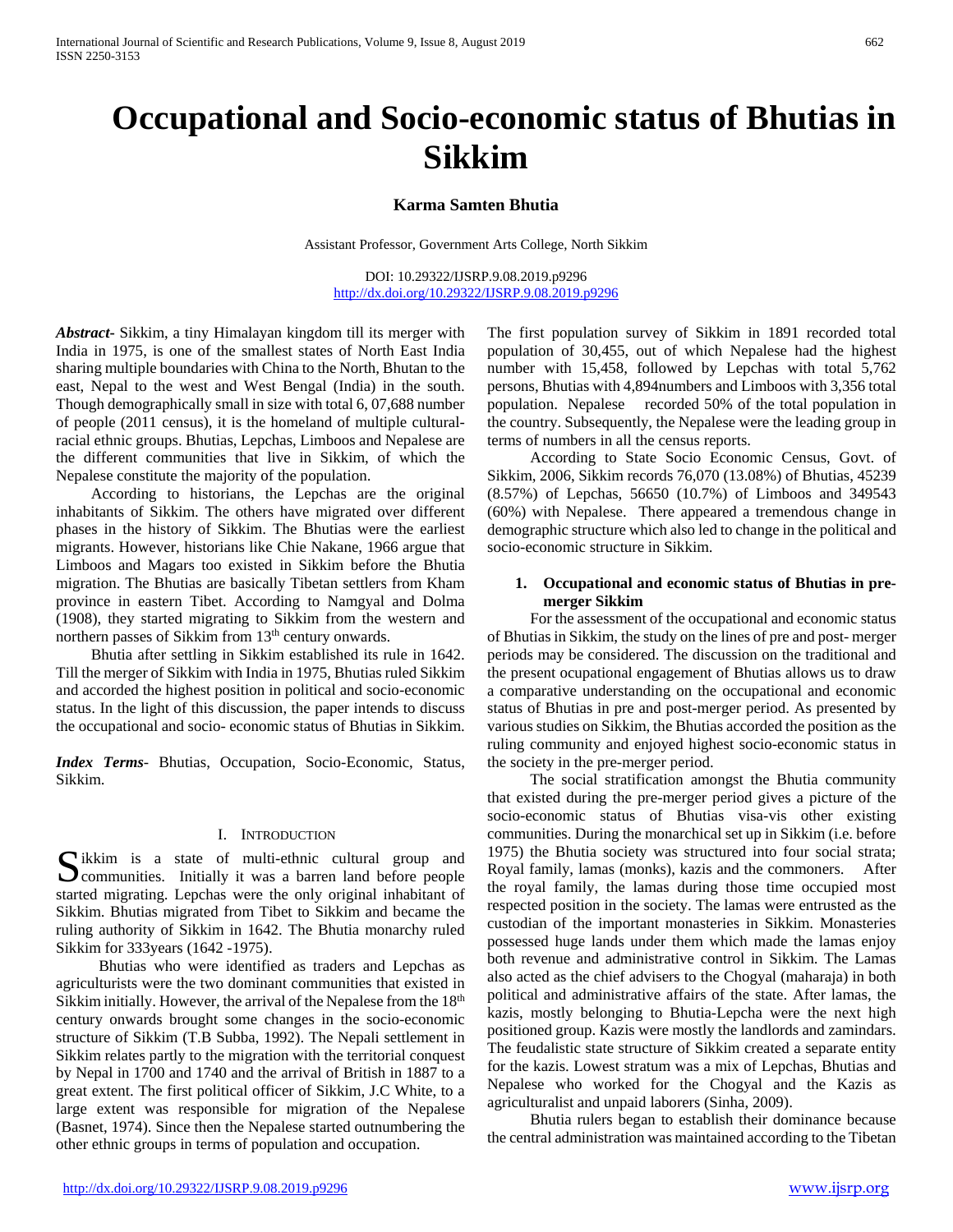style of state craft. The creation of new class of Kazis further accelerated the powers of Bhutias in Sikkim. After the royal family it was this class of people who commanded power over their regional territories. They also acquired traditional education basically entrusted towards religious learning. The kazis wielded considerable authority in the realm of economic and administrative arenas. In the later phases of the Chogyal rule, the kazis established themselves to be more influential and more powerful than the rulers. They were responsible for insulating feudalism and zamindari system to its peak in Sikkim. They were indeed responsible for promoting the main policies of aggravating administrative powers into their hands, specifically when Sikkim was encroached by foreign invaders, especially Nepal and Bhutan in the  $18<sup>th</sup>$ century.

 However, this administration of Sikkim underwent severe changes during the period of Colonial intervention.The change in the administrative structure was seen since the appointment of first British political officer in 1887. A new pattern of administration was introduced and new bureaucratic system was proposed by John Claude White in 1888, the first Political Officer of Sikkim. Hence, it is seen that the change in the wave in socio-economic and occupation pattern of people in Sikkim was brought by the British entry into Sikkim.

 This new administrative structure opened new occupational avenues for the people of Sikkim. The agriculture based society slowly turned towards modern society which created avenues for many government services and new occupations. Bhutias being the most educated lot got the possible entry into these new occupations.

 Secondly, the abolition of landlordism during the reign of Tashi Namgyal (1893-1963) further changed the occupational pattern. The system of government during this period was based on absolute monarchy with deeply rooted feudalism. Many agitations took place in Sikkim for the abolition of landlordism. The abolition of landlordism made the kazis and land holders to opt for other means of occupation. By then many commercial networks were established in Sikkim. They moved towards different commercial occupations like household industries, banking, transport services, communication and construction works. Majority of the traders and contractors belonged to the Bhutia aristocrats and kazis. After they lost their privileges as landlords they got into state's best service sectors. However, the trade and market was captured by Marwaris and other traders from the plains.

 Today, Bhutias are found working in different sectors in the state. Substantial amount of Bhutias still practice agriculture as the source of income along with pasturage. Apart from this they also practiced other existing occupations for their livelihood. Influenced by Chinese arts and crafts, carving and weaving (yarning) are some of the occupations followed by them. The main products being carpets and woolen clothes and this practice is been carried forward under Sikkim Handloom and technical institutions in modern Sikkim.

 The study conducted on the occupational background of the Bhutia families by A.C Sinha in 1970 revealed that in Sikkim more than 90% of the people were engaged in agriculture. The figure below reveals the percentage of people engaged in different occupational patterns. It shows that 27.54% were the ownership of estate, 23.44% were agriculturists, 20.31% gave their service to the nobility and the aristocracy, and 15.12% were into trade and business.



**Source: A.C Sinha, 1975.**

 It is evident from the field study conducted by A.C Sinha in 1970 that the major occupation of the Sikkimese people was agriculture. The highest percentage of the Bhutias were the owners of estates and second highest were in agriculture and then into government services.

 Right after the merger, people got entry into the service sector of newly created state of Sikkim. According to A.C Sinha (1975), Bhutias were the highest in number to get into the higher bureaucracy, followed by Kazis, who are also of Bhutia and Lepcha origin. Secondly, Bhutuias got entry as Contractor-cum soldiers in voluntary politics. Table below presents the occupational affiliation of the dominant ethnic groups- 1975.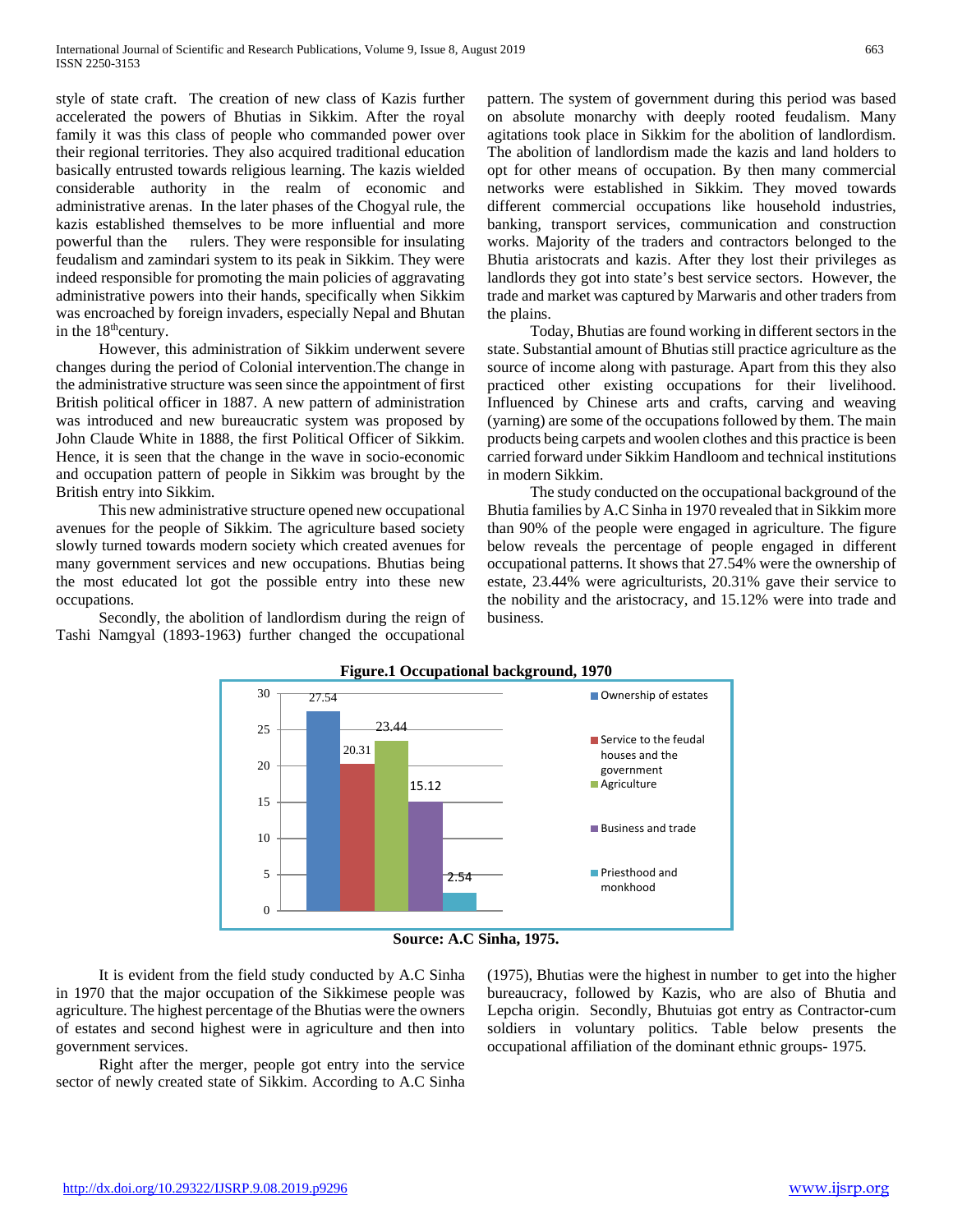| SI.<br>$[1]$            | Occupatio<br>[3]    | Bh<br>[4] | Le<br>[5] | K<br>[6]    | <b>Ne</b><br>[7] | <b>Nep</b><br>[8] | In<br>[9]   | $[10]$ Uni | $[11]$ T       |
|-------------------------|---------------------|-----------|-----------|-------------|------------------|-------------------|-------------|------------|----------------|
| N <sub>0</sub><br>$[2]$ | n                   | uti       | pc        | $\mathbf a$ | wa               | alese             | dia         | dent       | 0              |
|                         |                     | as        | ha        | Z           | rs               |                   | $\mathbf n$ | ified      | t.             |
|                         |                     |           |           | i           |                  |                   |             |            | a              |
|                         |                     |           |           |             |                  |                   |             |            |                |
| $[12]$ 1                | [13] Higher         | $[14]$ 45 | [15] 2    | 3<br>[16]   | [17] 9           | [18] 2            | $[19]$ 1    | [20] 31    | -1<br>[21]     |
|                         | bureaucracy         |           |           | 4           |                  |                   |             |            | 2              |
|                         |                     |           |           |             |                  |                   |             |            | $\overline{4}$ |
| [22] 2                  | [23] Trade<br>and   | $[24]$ 3  | $[25]$ -  | $[26] -$    | $[27]$ 1         | $[28]$ 3          | $[29]$      | $[30]$ 11  | 5<br>$[31]$    |
|                         | business            |           |           |             |                  |                   |             |            | 5              |
| [32] 3                  | Contractor-<br>[33] | $[34]$ 12 | $[35]$ 1  | $[36]$ 2    | $[37]$ 1         | [38] 2            | [39] 37     | [40] 33    | [41] 5         |
|                         | cum                 |           |           |             |                  |                   |             |            |                |
|                         | soldiers<br>in      |           |           |             |                  |                   |             |            |                |
|                         | voluntary           |           |           |             |                  |                   |             |            |                |
|                         | politics            |           |           |             |                  |                   |             |            |                |
| $[42]$ 4                | [43] Agriculture    | [44] 2    | $[45] -$  | $[46]$ 4    | $[47] -$         | [48] 8            | $[49] -$    | [50] 33    | $[51]$ 4       |
|                         |                     |           |           |             |                  |                   |             |            | 7              |
| [52] 5                  | [53] Professions    | $[54]$ 1  | $[55]$ -  | $[56]$ 1    | $[57] -$         | [58] 2            | $[59] -$    | $[60]$ 9   | $[61]$ 1       |
|                         |                     |           |           |             |                  |                   |             |            |                |
| [62] 6                  | [63] Priesthood     | [64] 8    | $[65]$ 3  | $[66] -$    | $[67] -$         | $[68] -$          | $[69]$ 4    | $[70]$ 4   | $[71]$ 1       |
|                         | and                 |           |           |             |                  |                   |             |            | 5              |
|                         | monkhood            |           |           |             |                  |                   |             |            |                |
| [72] 7                  | [73] Ownership      | $[74] -$  | $[75] -$  | [76] 5      | $[77] -$         | $[78] -$          | $[79]$ --   | $[80] -$   | [81] 5         |
|                         | of estate           |           |           |             |                  |                   |             |            |                |
| [82] 8                  | [83] Others $*$     | $[84]$ 1  | $[85] -$  | $[86] -$    | $[87] -$         | $[88] -$          | $[89]$ 4    | $[90]$ 12  | $[91]$ 1       |
|                         |                     |           |           |             |                  |                   |             |            |                |

**Table 1. Occupational affiliation of the dominant ethnic groups- 1975**

**Source: A C Sinha, 1975.**

 So far we have seen the status and position of Bhutias in the pre-merger period. The assessment of community wise occupation and socio-economic status in Sikkim in pre-merger period sheds light that Bhutias dominated Sikkim politics after the establishment of their kingdom in 1642. And no doubt, they started enjoying the highest degree of social and economic status in the society. The Nepalese migration and settlement, however, brought some changes in the socio-economic structure, yet Bhutias retained their position as the highest among the social strata.

## **2. Occupation and socio-economic status of Bhutias in Post-merger period**

 This part of the paper tries to discuss the occupation and socio-economic status of Bhutias in the post-merger period. The assessment of occupational pattern and socio-economic status of Bhutias (visa-vis other communities) is discussed under the headings: occupational pattern, income status, landholding status in the state.

 Since merger in 1975, various avenues for jobs and new occupational patterns emerged in Sikkim. This led to migration of people especially from India and neighbouring countries like Nepal in the search of new jobs which changed the demographic profile of the state. Sikkim in its initial period of statehood faced the challenge of meeting the demands of the new service sectors. There was great demand of skilled and educated manpower which Sikkim lacked during the time. In such situations the migrated Nepalese and Bhutias who were more educated among the communities in Sikkim were able to occupy better places in the service sectors in the state.

 The occupational status of the existing communities captured in 1998 reflects that the Nepali group consisting of Bahun/Sharma, Chhetri, Pradhan/ Newar, Gurung, Manger/Thapa,Tamang, Limbo, Rai, Sunwar and Dewan are the group with highest number occupying gazette posts in the state. Schedule tribes including Bhutia and Lepcha have the second highest number of employees in all cadre of job in 38 departments. Table.2. provides the information on the employment status of different communities in 38 departments in the state in 1998.

#### **3.1 Occupational pattern**

|  |  | Table 2. Community-wise Employment Status in 38 Departments, 1998 |  |
|--|--|-------------------------------------------------------------------|--|
|  |  |                                                                   |  |

| SI.<br>No. | <b>Communities</b> | <b>Selection</b><br><b>IAS/IPS/IFS</b> | <b>Gazetted</b><br>  Grade I | <b>Gazetted</b>   Non | <b>Grade II</b> Gazetted III | <b>Class</b> |
|------------|--------------------|----------------------------------------|------------------------------|-----------------------|------------------------------|--------------|
|            | Scheduled Tribe    | 23                                     | 95                           | 20                    | 888                          | 1115         |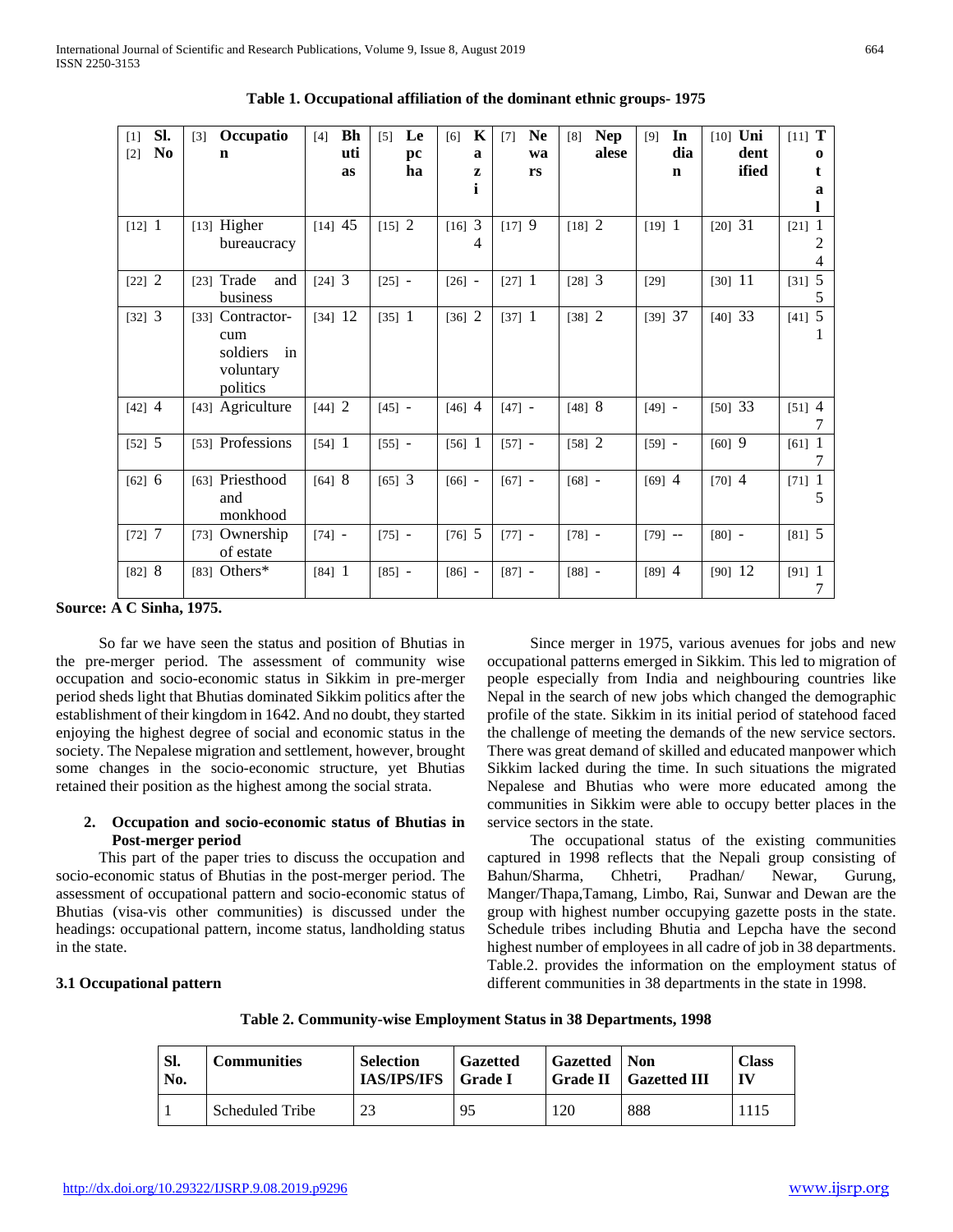|   | Scheduled caste | -        |    | ⊥ J | 143  | 450  |
|---|-----------------|----------|----|-----|------|------|
| - | Nepali          | റ∩<br>ZU | 86 | 220 | 1634 | 4618 |

## **Source: Report of the OBC Commission, 1998.**

 The Comparative study of the communities reflects that Nepalese being the greater in number in the state, employment number is also large. Schedule tribe which also includes Bhutia and Lepcha has the second highest number of employees distributed across all categories of employments in the state. The data of community wise employees in the state elicits that Nepalese group has the highest percent (74.3%) of total employees whereas Bhutia records 17.2% of employees and Lepchas are 8.5%.

 To find out the working status of the people (community wise) living in the State, five types of nature of employment has been discussed, which covers the entire nature of employment pattern the State of Sikkim has been adopting; Regular, Work-charged, Adhoc, Muster Roll and employees working in private and other sectors. Table 3presents the distribution of employees in the state in 2002.

| <b>Community/Caste</b>                                                                                                                                              | <b>Regular</b>     | Work-<br>charged   | Ad-hoc            | <b>MusterRoll</b>  | Others/<br><b>PSU</b> | <b>Total</b>    |
|---------------------------------------------------------------------------------------------------------------------------------------------------------------------|--------------------|--------------------|-------------------|--------------------|-----------------------|-----------------|
| Nepali<br>(Bahun,<br>Bhujel,<br>Chettri,<br>Damai,<br>Gurung, Jogi, Kami, Majhi, Manger,<br>Pradhan, Rai, Sarki, Sherpa, Subba<br>(limbo), Sunuwar, Tamang, Thami). | 15026<br>$(71\%)$  | 1205<br>(80%)      | 124<br>$(67.8\%)$ | 7890 (81%)         | 1565<br>$(74.6\%)$    | 25810<br>(74.3% |
| Lepcha                                                                                                                                                              | 1902<br>$(8.9\%)$  | $72(4.8\%)$        | 19<br>$(10.3\%)$  | 789 (8.1%)         | 171 (8.2%)            | 2953(8)<br>.5)  |
| <b>Bhutia</b>                                                                                                                                                       | 4275<br>$(20.2\%)$ | 229(15.2)<br>$%$ ) | 40<br>$(21.9\%)$  | 1070<br>$(10.9\%)$ | 361<br>$(17.2\%)$     | 5975<br>(17.2%  |
| Total                                                                                                                                                               | 21203              | 1506               | 183               | 9749               | 2097                  | 34,738          |
|                                                                                                                                                                     |                    |                    |                   |                    |                       |                 |

**Table 3. Community wise total numbers of employees - 2002**

**Source: Sikkim – A Statistical Profile- 2004-05, Government of Sikkim.**

 The table sheds light that Nepalese has 71% of the regular employees, 80% as worked charged, 67.8% as adhoc, 81% employees working on muster-roll basis and 74.6% working in other sectors. Among the Bhutias 20.2% are regular employees, 15.2% are working as worked charged, 21.9 as adhoc employees, 10.9 % on muster roll and 17.2% working in other sectors. 8.9% of Lepchas are regular employees, 4.8% working on work charged, 10.3% on adhoc basis, 8.1% as muster roll and 8.2% working in other sectors in the state.

 Similarly, we can see consistency in the increase in the number of employees amongst all three groups in 2006. Nepalese is the leading group followed by Bhutia and Lepcha communities. The available data on community wise number of employees in 2006 highlights on the total number of employees; regular and non-regular employees in the state. It also presents total number of employees working in the Private sector Units, including regular and non- regular. The following table presents the Community wise number of employees in the state in 2006.

|  |  |  |  | Table 4. Community wise total numbers of employees - 2006 |
|--|--|--|--|-----------------------------------------------------------|
|--|--|--|--|-----------------------------------------------------------|

| <b>Community</b> | Government     |                    | <b>PSU</b>              | <b>Total</b> |
|------------------|----------------|--------------------|-------------------------|--------------|
|                  | <b>Regular</b> | <b>Non Regular</b> | $Regular + Non Regular$ |              |
| Nepali           | 21479 (73%)    | 20,878 (77.3%)     | 2584 (78.3%)            | 44941 (76%)  |
| <b>Bhutia</b>    | 5367 (18.4%)   | 3481 (13%)         | 530 (16.1%)             | 9378 (16%)   |
| Lepcha           | 2325 (10%)     | 2646 (10%)         | 183 (5.6%)              | 5154 (9%)    |
| <b>Total</b>     | 29171          | 27005              | 3297                    | 59473        |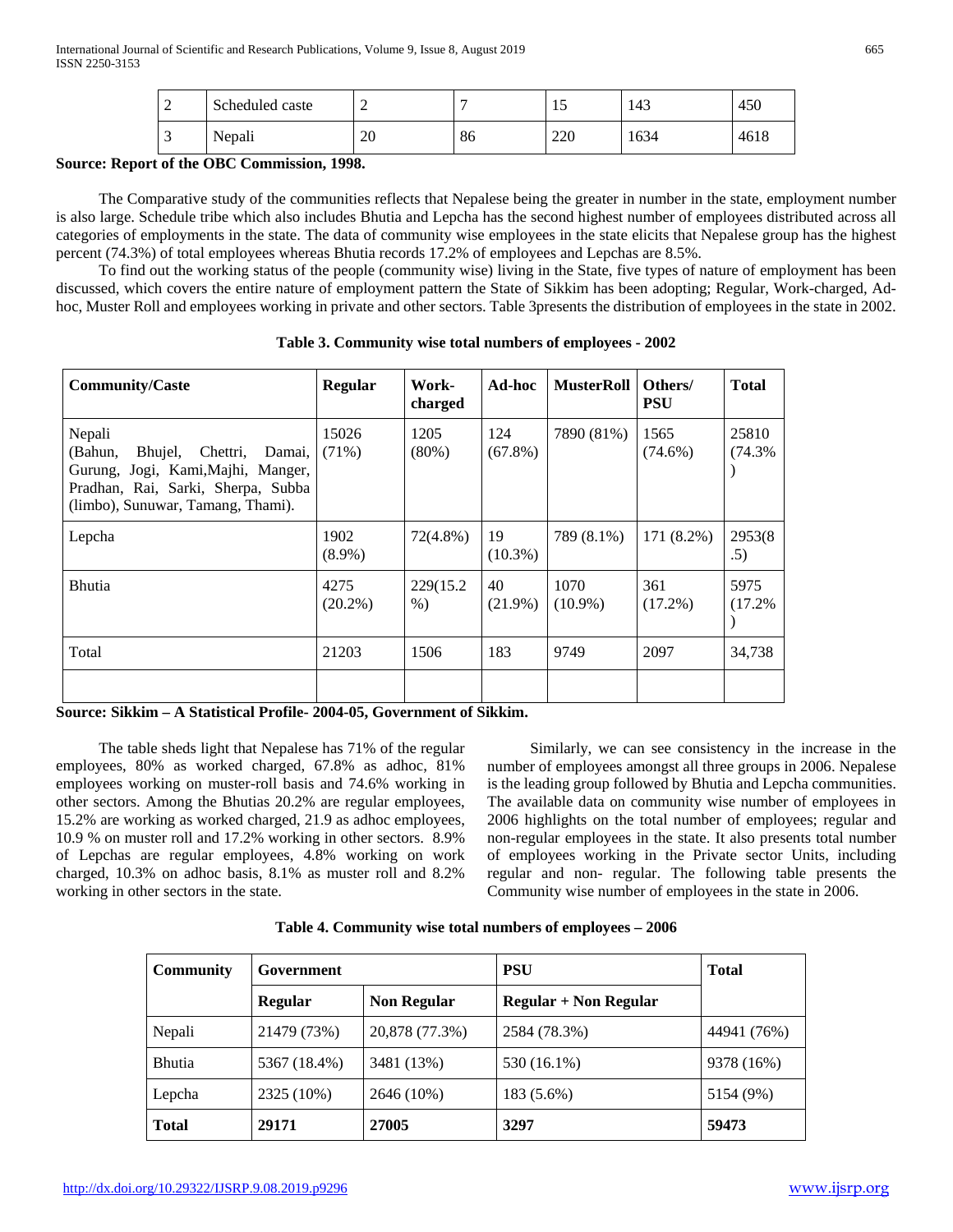## **Source: Department of Economics, Statistics, Monitoring and Evaluation, Govt. of Sikkim, 2006.**

 It is presented that in both government and non-government sector, Nepali community has the highest number (76%) of employees in the state. After Nepalese, Bhutias has the second highest number of employees (16%) and Lepchas has total of 9% employees share in the state.







 Sihha (2009) argues that there are many reasons for Bhutias to get into the higher bureacratic posts in the state, one being their affiliation to the royal family as well as their socio-economic status. Secondly, as mentioned earlier the educational background of the Bhutias keeps them edge above the other communities.

 According to the available statistics provided by the Department of Personnel & Administrative Reform & Training, Government of Sikkim, 1999 and 2005, the ethnic background of the bureaucrats in Sikkim – 1999  $& 2005$  is provided in the following table.

| Number of cadres and percentage |            |                          |                          |                          |            |                          |            |       |
|---------------------------------|------------|--------------------------|--------------------------|--------------------------|------------|--------------------------|------------|-------|
| <b>Ethnic</b>                   | 1999       |                          |                          |                          | 2005       |                          |            |       |
| <b>Communities</b>              | <b>IAS</b> | <b>IPS</b>               | <b>IFS</b>               | Total                    | <b>IAS</b> | <b>IPS</b>               | <b>IFS</b> | Total |
| Lepcha                          | ۰          | $\overline{\phantom{a}}$ | -                        | -                        | 01(2.1)    | $\overline{\phantom{a}}$ |            | 01    |
| <b>Bhutias</b>                  | 12(44.5)   | 04(17.4)                 | 05(21.7)                 | 21                       | 13(28.3)   | 03(12.0)                 | 05(17.8)   | 21    |
| <b>Nepalis</b>                  | 06(22.2)   | 05(21.7)                 | 06(26.1)                 | 17                       | 9(19.6)    | 4(16.0)                  | 6(21.4)    | 19    |
| <b>Sherpas</b>                  | ۰          | $\overline{\phantom{a}}$ | $\overline{\phantom{a}}$ | $\overline{\phantom{a}}$ | 01(2.1)    | ۰                        |            | 01    |
| <b>Others</b>                   | 09(33.3)   | 14(60.9)                 | 12(52.2)                 | 35                       | 22(47.8)   | 18(72.0)                 | 17(60.7)   | 57    |
| <b>Total</b>                    | 27         | 23                       | 23                       | 73                       | 46         | 25                       | 28         | 99    |

**Table 5. Ethnic Background of the Bureaucrats in Sikkim – 1999 & 2005**

## **Source: Department of Personnel & Administrative Reform & Training, Government of Sikkim, 1999 and 2005.**

 It shows that the Bhutias are in the highest administrative posts in the state. In the highest category of administrative posts like IAS, Bhutias are represented 44.5%, 17.4 % in IPS and 21.7% in IFS. In total, Bhutia makes 28.7% of administrators in 1999. However, the percentage of the Bhutia bureaucrats in 2005 has slightly decreased to 21% as compared to 1999. But as a community as a whole it has the highest percentage in the state.

 There was not only high participation of Bhutias in the state administration; the number of civil servants in higher bureaucratic posts is also highest in the state.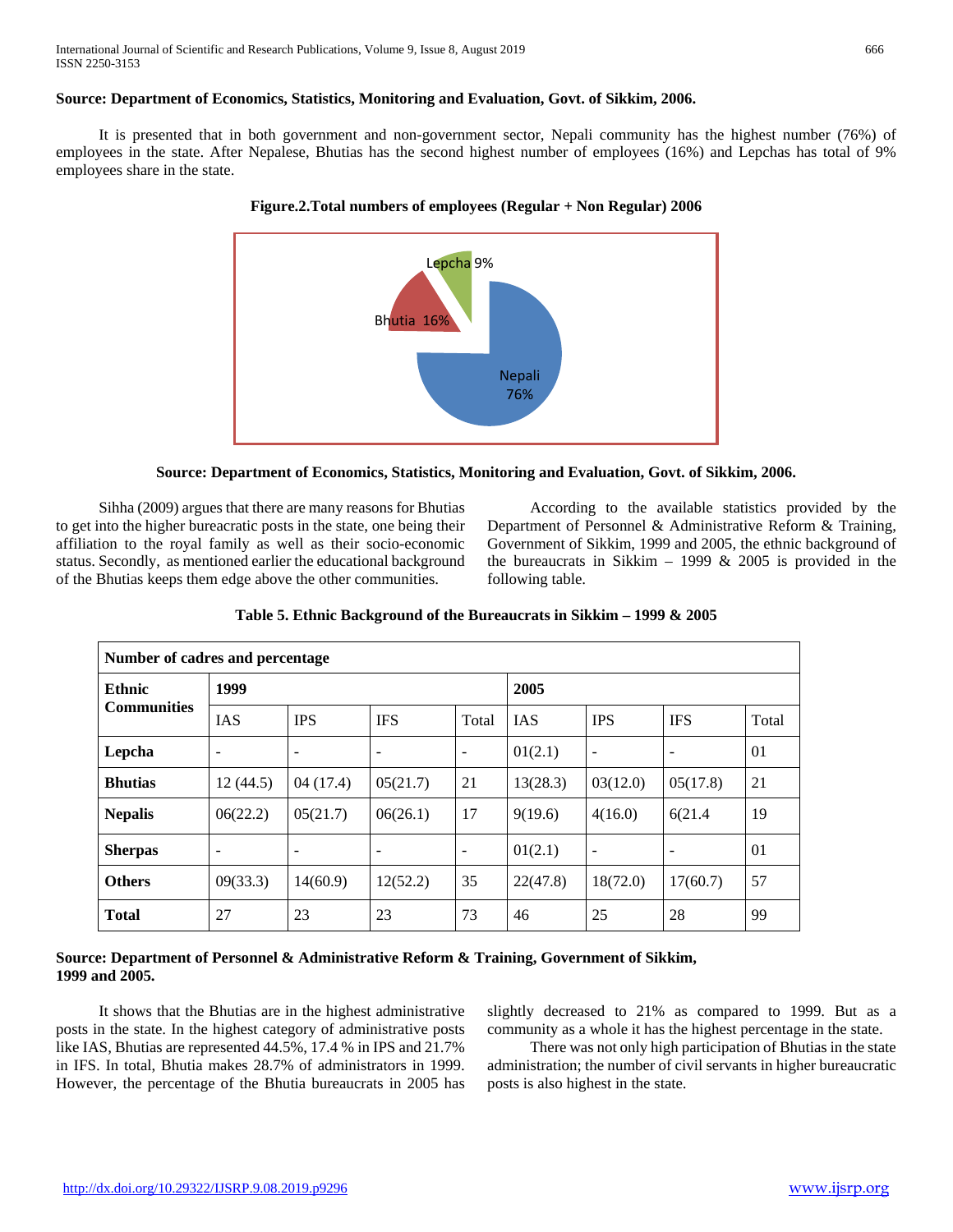# **Figure 3: List of highest cadre (IAS) in Sikkim, 2006**



**Source: Statistical Report, DESME, 2006.**

 The above figure is an indicative of the fact that the Bhutias are highest in the cadre of IAS in the state government.

## **3.2 Income status**

 Income as a determinant factor of socio-economic status can be measured in a variety of ways, including family income and assessments of wealth. The collection of income includes the measurement of total income, earned or unearned.

 The socio-economic survey conducted by the Department of Economics, Statistics, Monitoring and Evaluation, Govt. of Sikkim in 2006 presents the distribution of income of different communities in 2006.

| Table 6. Community wise percentage distribution of household by income category, 2006 |  |  |
|---------------------------------------------------------------------------------------|--|--|
|---------------------------------------------------------------------------------------|--|--|

| <b>Community</b> | Household     | $0 - 2500$ | 2501-5000 | 5001-10000 | 10001-25000 | 25001-Above |
|------------------|---------------|------------|-----------|------------|-------------|-------------|
| <b>Bhutia</b>    | 14769 (7.81)  | 11.48      | 11.46     | 13.69      | 16.73       | 21.52       |
| Lepcha           | 8041 (4.3)    | 7.70       | 7.59      | 6.88       | 6.44        | 5.59        |
| Nepali           | 188915 (88.1) | 80.82      | 80.95     | 79.43      | 76.83       | 72.89       |
| Total            | 100.00        | 100.00     | 100.00    | 100.00     | 100.00      | 100.00      |

# **Source: Department of Economics, Statistics, Monitoring and Evaluation, Govt. of Sikkim-2006.**

 Considering the distribution of population in the state, the Nepalese are more employed and as expected they are the highest income bearers.

It is seen that the Nepalese have the highest percentage of income. Bhutias as always comes after Nepalese, followed by Lepchas.

#### **3.3 Landholding status**

 The pattern of land distribution is one of the major determining factors of studying economic status of the people. In this study we have also been able to categorize communities on the lines of distribution of land by land size.

|  |  |  |  |  |  | Table 7. Community wise Distribution of Land in Sikkim (Area in Hectares), 2006 |
|--|--|--|--|--|--|---------------------------------------------------------------------------------|
|--|--|--|--|--|--|---------------------------------------------------------------------------------|

| <b>Communities</b> | <b>Total</b><br>fields (Area   Land<br>Paddy<br>$\%$ | <b>Total Dry</b><br>(Area<br>$\%$ | Waste land   Cardamo<br>$(Area \%)$ | m<br>(Area %) | <b>Total</b><br><b>Cultivable land</b><br>$(Area \%)$ |
|--------------------|------------------------------------------------------|-----------------------------------|-------------------------------------|---------------|-------------------------------------------------------|
| <b>Bhutia</b>      | 21.12                                                | 16.13                             | 24.18                               | 27.05         | 20.32                                                 |
| Lepcha             | 14.97                                                |                                   | 17.53                               | 32.72         | 20.38                                                 |
| Nepali             | 57.19                                                | 64.95                             | 62.00                               | 22.37         | 58.66                                                 |

**Source: Land Record Section, Department of Land Revenue, Govt. of Sikkim, Gangtok, 2006.**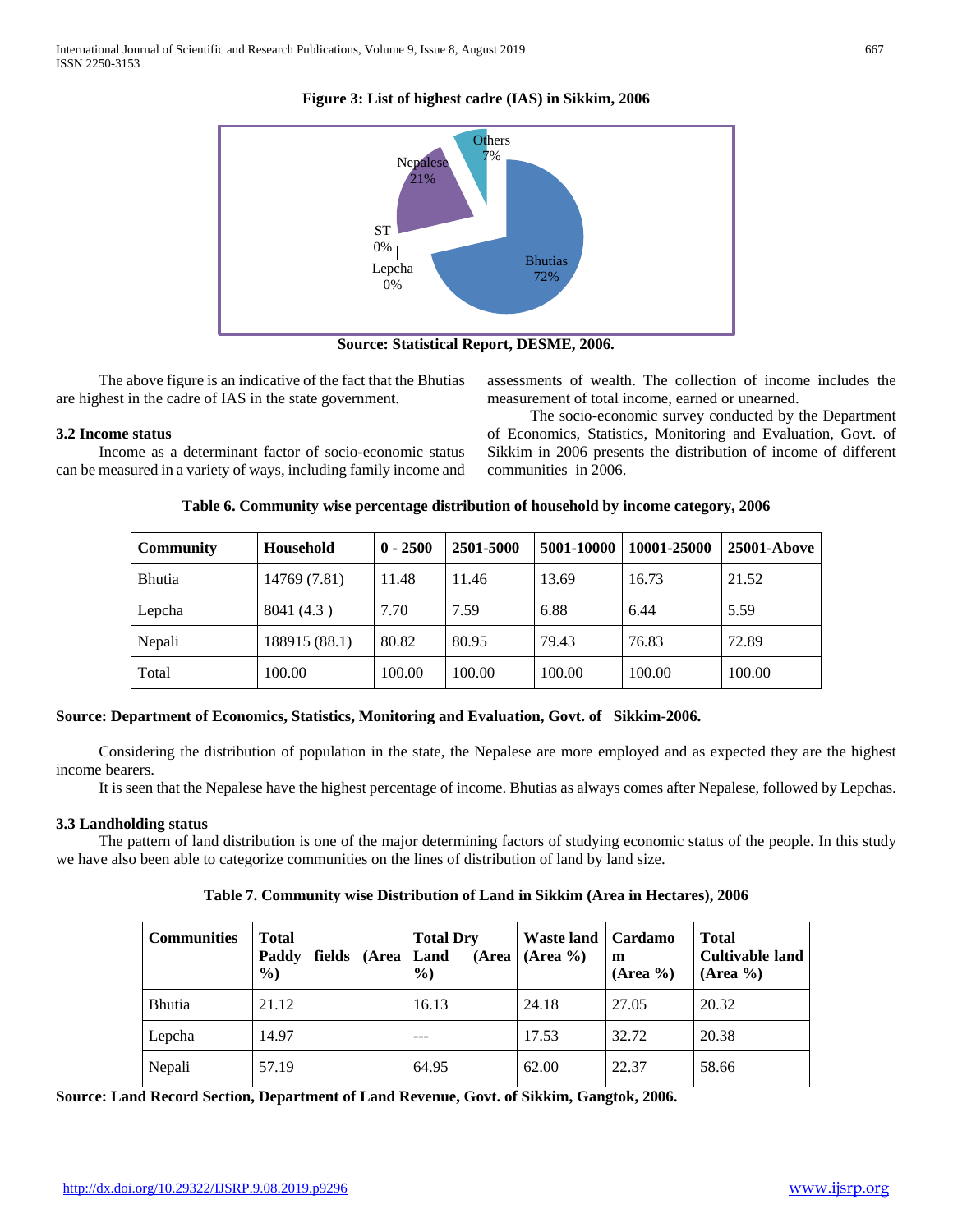The distribution of land by size, 2006 gives us an understanding that Bhutia as a community possesses 20.32 % of cultivated land area and Lepcha possesses 20.38% of cultivated land. Nepalese (total of land owned by Bahun, Bhujel, Chettri, Damai, Gurung, Jogi, Kami, Majhi, Manger, Pradhan, Rai, Sarki, Sherpa, Subba (limbo), Sunuwar, Tamang, Thami) is the group possessing 58.66% of the total land in the state.

| Community      | <b>Less</b><br>Than<br>1 Acre | More than<br>1 Acre less<br>2.5<br>than<br>Acre | More<br>than<br>2.5 Acre less<br>than 5 Acre | More than 5<br>Acre less than<br>10 Acre | More<br>than<br>10 Acre less<br>than 25 Acre | More<br>than 25<br>Acre | Grand<br><b>Total</b> |
|----------------|-------------------------------|-------------------------------------------------|----------------------------------------------|------------------------------------------|----------------------------------------------|-------------------------|-----------------------|
| <b>Bhutias</b> | 83.17                         | 10.58                                           | 2.40                                         | 2.40                                     | 0.96                                         | 0.48                    | 100.00                |
| Lepcha         | 78.81                         | 13.91                                           | 3.97                                         | 0.00                                     | 3.31                                         | 0.00                    | 100.00                |
| Tamang         | 86.84                         | 7.89                                            | 0.00                                         | 2.63                                     | 263                                          | 0.00                    | 100.00                |
| Limbo          | 91.45                         | 4.61                                            | 1.97                                         | 1.97                                     | 0.00                                         | 0.00                    | 100.00                |
| Bahun          | 88.15                         | 11.11                                           | 0.00                                         | 0.00                                     | 0.00                                         | 0.74                    | 100.00                |
| Chettri        | 84.83                         | 12.36                                           | 2.25                                         | 0.00                                     | 0.56                                         | 0.00                    | 100.00                |
| Pradhan        | 87.50                         | 7.50                                            | 2.50                                         | 2.50                                     | 0.00                                         | 0.00                    | 100.00                |
| Rai            | 89.21                         | 8.27                                            | 2.16                                         | 0.36                                     | 0.00                                         | 0.00                    | 100.00                |
| Manger         | 85.48                         | 14 52                                           | 0.00                                         | 0.00                                     | 0.00                                         | 0.00                    | 100.00                |
| Gurung         | 95.31                         | 1.56                                            | 1.56                                         | 1.56                                     | 0.00                                         | 0.00                    | 100.00                |
| Suwar/Mukhia   | 100.00                        | 0.00                                            | 0.00                                         | 0.00                                     | 0.00                                         | 0.00                    | 100.00                |
| Thami          | 0.00                          | 0.00                                            | 0.00                                         | 0.00                                     | 0.00                                         | 0.00                    | 0.00                  |
| Jogi           | 100.00                        | 0.00                                            | 0.00                                         | 0.00                                     | 0.00                                         | 0.00                    | 100.00                |
| Dewan          | 0.00                          | 0.00                                            | 0.00                                         | 0.00                                     | 0.00                                         | 0.00                    | 0.00                  |
| Bhujel         | 83.33                         | 16.67                                           | 0.00                                         | 0.00                                     | 0.00                                         | 0.00                    | 100.00                |
| Kami           | 87.50                         | 12.50                                           | 0.00                                         | 0.00                                     | 0.00                                         | 0.00                    | 100.00                |
| Damai          | 100.00                        | 0.00                                            | 00.0                                         | 0.00                                     | 0.00                                         | 0.00                    | 100.00                |
| Sarki          | 0.00                          | 0.00                                            | 0.00                                         | 0.00                                     | 0.00                                         | 0.00                    | 0.00                  |
| Maji           | 0.00                          | 0.00                                            | 0.00                                         | 0.00                                     | 0.00                                         | 0.00                    | 0.00                  |
| Sanyasi/giri   | 100.00                        | 0.00                                            | 0.00                                         | 0.00                                     | 0.00                                         | 0.00                    | 100.00                |
| Others         | 100.00                        | 0.00                                            | 0.00                                         | 0.00                                     | 0.00                                         | 0.00                    | 100.00                |
| Grand total    | 86.80                         | 9.60                                            | 1.91                                         | 0.88                                     | 0.66                                         | 0.15                    | 100.00                |

|  | Table 8. Community wise distribution of land by land size, 2006 |  |  |
|--|-----------------------------------------------------------------|--|--|
|  |                                                                 |  |  |

#### **Source: Department of Economics, Statistics, Monitoring and Evaluation, DESME, 2006.**

 Detailed status of land holding by land size presents that 83.17% of Bhutia households possess less than 1 Acre of land. 10.58% of households possess more than 1 acre and less than 2.5 acres of land, 2.40% Bhutia households possess more than 2.5 Acre less than 5 Acre of land, 0.96% possess more than 10 Acre and less than 25 Acre and 0.48% households possess more than 25 Acre of land.

 Referring to the earlier works on Sikkim, Bhutias were identified as elites in the pre-merger period. According to AC Sinha (1975), Bhutia community possessed high political, social and economic status in Sikkim. Today, Bhutias accounts to 13.08% of the total population yet, they have good share in the state's employment, landholding and household income in the